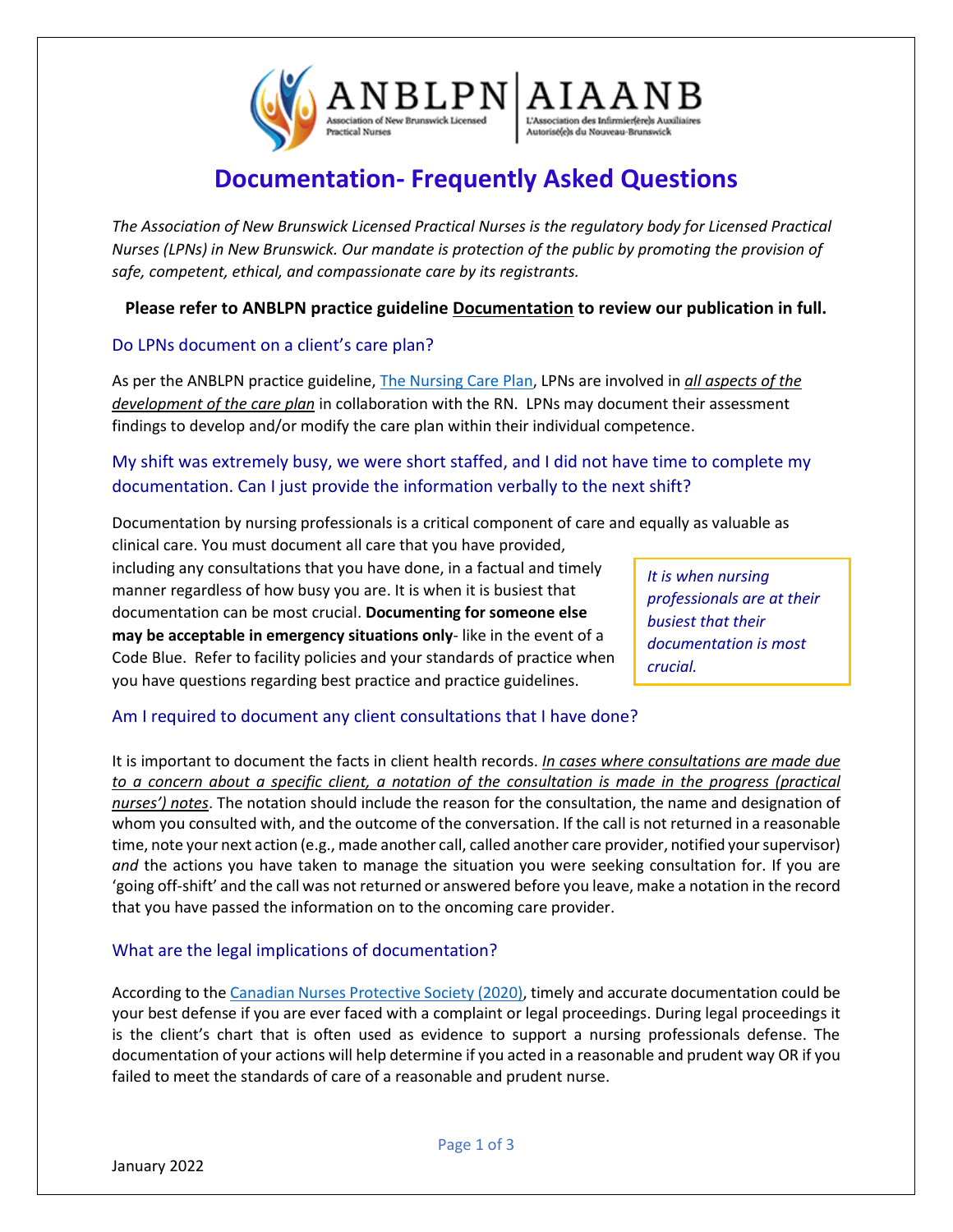

# **Documentation- Frequently Asked Questions**

#### How do I manage mistaken entry/errors and changes or additions?

Inaccuracies in documentation can result in inappropriate care decisions and client injury. Errors must be corrected according to agency policy. The content in question must remain clearly visible or retrievable so that the purpose and content of the correction is clearly understood. If an error occurs in paper-based documentation, do not make entries between lines, do not remove anything (e.g., monitor strips, lab reports, requisitions, checklists), and do not erase or use correction products, stickers or felt pens to hide or obliterate an error. Agency policy should guide LPNs to the accepted means of correcting errors. An accepted practice to correct an error in a paper-based system is to cross through the word(s) with a single line, above the line write "mistaken entry" and insert your initials, along with the date and time the correction was made and enter the correct information. Never remove pages. Failing to correct an error appropriately (according to agency policy) or correcting or modifying another's documentation may be interpreted as falsification of a record. Falsifying records is professional misconduct.

### If I forget to sign for a medication, is it considered a medication error or a documentation error?

Failing to sign for a medication is considered both a medication and a documentation error. Referring to your [Standards of Practice](https://www.anblpn.ca/wp-content/uploads/2021/04/CCPNR-2020-Standard_ENG.pdf) will help you understand why.

#### What records are self-employed practical nurses required to keep?

Self-employed practical nurses must have a documentation system in place to reflect the client care provided. What is recorded will depend on the type of service provided but must reflect the plan of care and ongoing assessment and evaluations. Forms should address nursing assessments, plans, interventions, and client outcomes. [Follow this link](https://www.anblpn.ca/wp-content/uploads/2021/04/Self-Employment-Guidelines_2020.pdf) to refer to the ANBLPN guidelines for self-employed LPNs. Also, a personal time log indicating hours practiced is recommended to ensure the LPN can justify practice hours in the event of an audit.

#### Who owns the health record, and can clients access their own records?

The agency or self-employed LPN in which the client's health record is kept is the legal owner of the record as a piece of physical or electronic property. The information in the record, however, belongs to the client. Clients have the right to access their records and to protection of their privacy with respect to the access, storage, retrieval, and transmittal of the records. The rights of clients and obligations of public agencies are outlined in the *Freedom of Information and Privacy Act* and are often summarized in agency policies. Client consent for disclosure of this information to agency staff for purposes related to care and treatment is implied upon admission, unless there is a specific exception established by law such as the *Personal Health Information Act*, or agency policy. If clients wish to access their health record, they may submit a written request as per the *Freedom of Information and Privacy Act*. LPNs should refer to their workplace policies regarding processes to follow when clients request access to their health record.